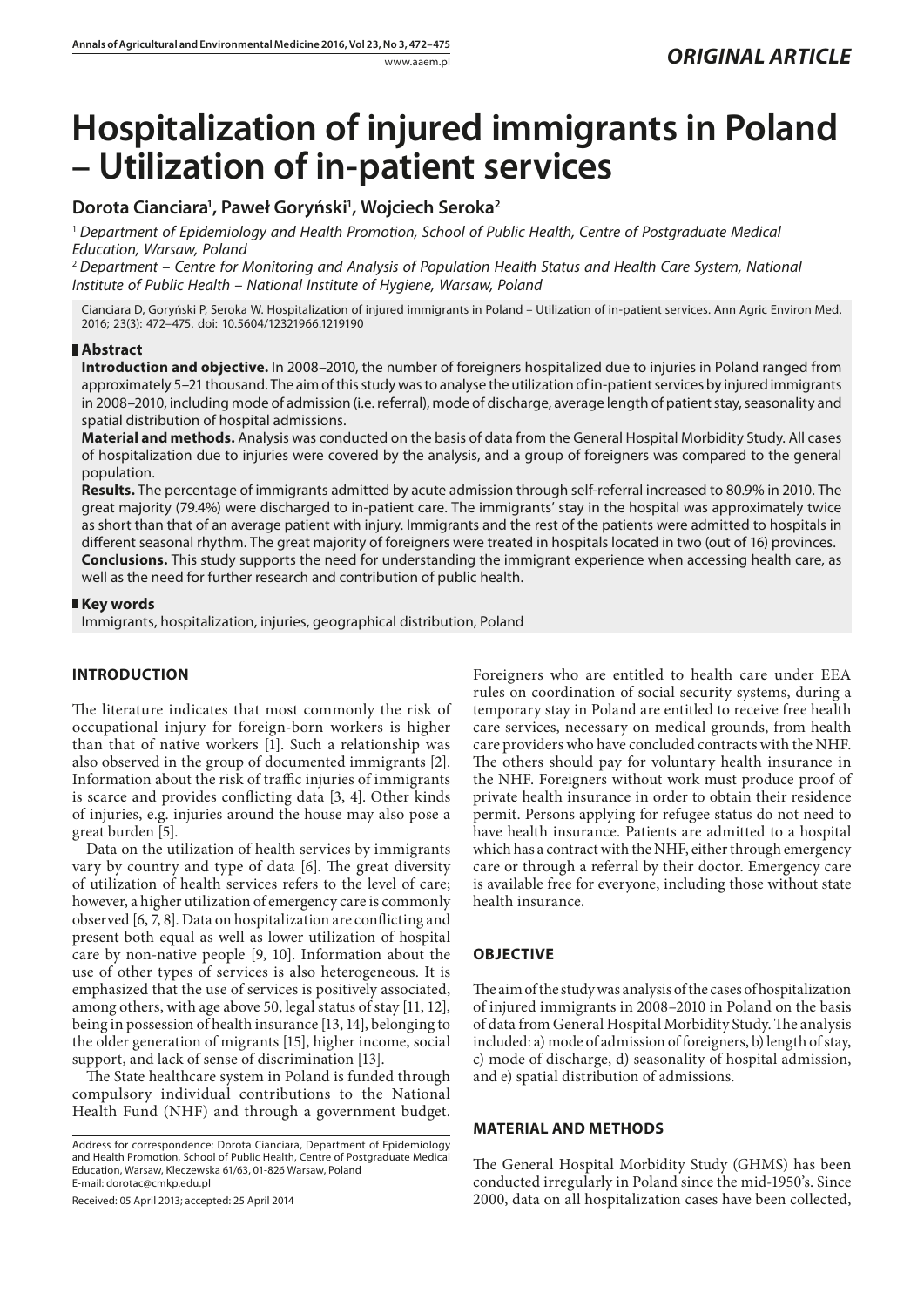with the exception of those treated in psychiatric hospitals or wards, and patients from hospitals for the uniformed services. The source of information in the GHMS is a statistical record created in the hospital. The research is a part of the national Public Statistic Research Programme.

Patients who were treated for injuries and poisoning (ICD-10 = S00-T98), were selected from all the hospitalization cases. Cases of foreigners' hospitalizations are marked using a different code than in the cases of the Polish population, which allowed extraction of the group of foreigners. The following were analysed: a) mode of admission of foreigners i.e. referral, b) length of stay, c) mode of discharge, d) seasonality, and e) spatial distribution of hospital admissions.

#### **RESULTS**

**Mode of admission.** Planned admissions to hospital due to an injury constituted a minority of cases of hospitalization among both immigrants and general population (Tab. 1). The great majority of immigrants' hospitalizations were immediate admissions. Within the period of three years, the percentage of immediate admissions through selfreferral increased. In 2010, eight out of ten immigrants were admitted to hospital, omitting other forms of ambulatory and emergency care, while in the case of the general population only two out of ten patients were admitted in this way.

**Table 1.** Injury-related hospitalization among immigrants and general population by mode of admission (percentages of injury-related hospitalizations)

|                                                       | Immigrants     |                 |                 | General population |                  |                  |
|-------------------------------------------------------|----------------|-----------------|-----------------|--------------------|------------------|------------------|
| Mode of admission                                     | 2008           | 2009            | 2010            | 2008               | 2009             | 2010             |
|                                                       | $N =$<br>4,661 | $N =$<br>21,234 | $N =$<br>19,837 | $N =$<br>540,044   | $N =$<br>669,258 | $N =$<br>732,997 |
|                                                       | (9/6)          | (%)             | (%)             | (9/6)              | (%)              | (%)              |
| Planned admission                                     | 14.9           | 8.5             | 6.5             | 43.5               | 41.7             | 39.8             |
| Acute admission with<br>referral by emergency<br>care | 37.6           | 14.5            | 6.4             | 12.4               | 11.5             | 9.6              |
| Acute admission<br>with referral by other<br>facility | 26.6           | 7.7             | 6.2             | 25.1               | 25.8             | 26.7             |
| Immediate admission<br>(self-referral)                | 20.4           | 69.3            | 80.9            | 18.8               | 20.9             | 21.2             |
| Missing data                                          | 0.5            | 0.0             | 0.0             | 0.2                | 0.1              | 2.7              |
| Total                                                 | 100.0          | 100.0           | 100.0           | 100.0              | 100.0            | 100.0            |

**Length of stay.** Within three years, the average length of stay in hospital due to injuries shortened, both among immigrants and the general population (Tab. 2). Length of stay of immigrants in hospitals was shorter than the length of stay among the general population. Female immigrants, similar to the general group of females hospitalized due to injury, usually stayed in hospital slightly longer than males.

**Mode of discharge.** In the analyzed period there were significant differences in the discharge mode of injured immigrants (Tab. 3). Between 2008–2009, the number of cases of discharges to home (after completion of therapeutic process) increased, while the number of discharges to outpatient care, discharges to in-patient care, and discharges

**Table 2.** Injury-related hospitalization among immigrants and general population by length of stay (days)

|      |                   |           | Immigrants        |           | General population |           |                   |           |
|------|-------------------|-----------|-------------------|-----------|--------------------|-----------|-------------------|-----------|
| Year | Male              |           | Female            |           | Male               |           | Female            |           |
|      | Average<br>(days) | <b>SD</b> | Average<br>(days) | <b>SD</b> | Average<br>(days)  | <b>SD</b> | Average<br>(days) | <b>SD</b> |
| 2008 | 3.7               | 79        | 3.9               | 6.6       | 6.1                | 9.2       | 7.0               | 9.6       |
| 2009 | 1.5               | 5.0       | 1.8               | 5.0       | 5.9                | 9.0       | 6.8               | 9.4       |
| 2010 | 1.0               | 4.2       | 0.9               | 3.7       | 3.2                | 6.9       | 3.7               | 7.3       |

to long-term care decreased. The number of discharges at patient's own request and the number of deaths at the hospital also decreased. Some of these positive trends reversed in 2010, when, among others, the percentage of complete therapeutic processes decreased, while cases of discharge to out-patient care increased. A fairly constant tendency of maintaining a proportion of cases of discharges after completion of therapeutic processes and discharges to out-patient and inpatient care was reported among all the hospitalized patients of the general population.

**Table 3.** Injury-related hospitalization among immigrants and general population by mode of discharge (percentages of injury-related hospitalizations)

|                                                             |                | Immigrants      |                 | General population |                  |                  |  |
|-------------------------------------------------------------|----------------|-----------------|-----------------|--------------------|------------------|------------------|--|
| Mode of discharge                                           | 2008           | 2009            | 2010            | 2008               | 2009             | 2010             |  |
|                                                             | $N =$<br>4,661 | $N =$<br>21,234 | $N =$<br>19,837 | $N =$<br>540,044   | $N =$<br>669,258 | $N =$<br>732,997 |  |
| Discharge to home<br>(completion of<br>therapeutic process) | 12.5           | 23.8            | 18.3            | 37.0               | 36.8             | 37.8             |  |
| Discharge to out-<br>patient care                           | 73.8           | 65.0            | 71.8            | 54.1               | 54.3             | 54.0             |  |
| Discharge to in-<br>patient care                            | 5.4            | 4.6             | 3.3             | 3.9                | 4.0              | 3.6              |  |
| Discharge to long-<br>term care                             | 0.4            | 0.3             | 1.1             | 0.4                | 0.4              | 0.4              |  |
| Discharge to other<br>forms of care                         | 2.3            | 3.5             | 3.2             | 1.6                | 1.5              | 1.3              |  |
| Discharge at own<br>request                                 | 4.6            | 2.4             | 2.0             | 1.0                | 1.0              | 1.0              |  |
| Death                                                       | 1.0            | 0.4             | 0.3             | 2.0                | 2.0              | 1.9              |  |
| Total                                                       | 100.0          | 100.0           | 100.0           | 100.0              | 100.0            | 100.0            |  |
|                                                             |                |                 |                 |                    |                  |                  |  |

**Seasonality of admissions.** Every year, the highest percentage of injured immigrants were admitted to hospital in August (Fig. 1), while the highest proportion of injured members of the general population were admitted in July (Fig. 2). Curves showing the month of admissions of patients from general population in different years present a similar and quite steady progress, while the curves showing the admissions of immigrants are varied and change dynamically. It should be noted that the last quarter of each year was the period of time when the number of admissions of native-population was significantly lower, in contrast to the higher number of immigrants' admissions.

**Spatial distribution of admissions.** Throughout the analyzed period, the highest proportion of injured immigrants was hospitalized in the Małopolskie Province, where from 24.9%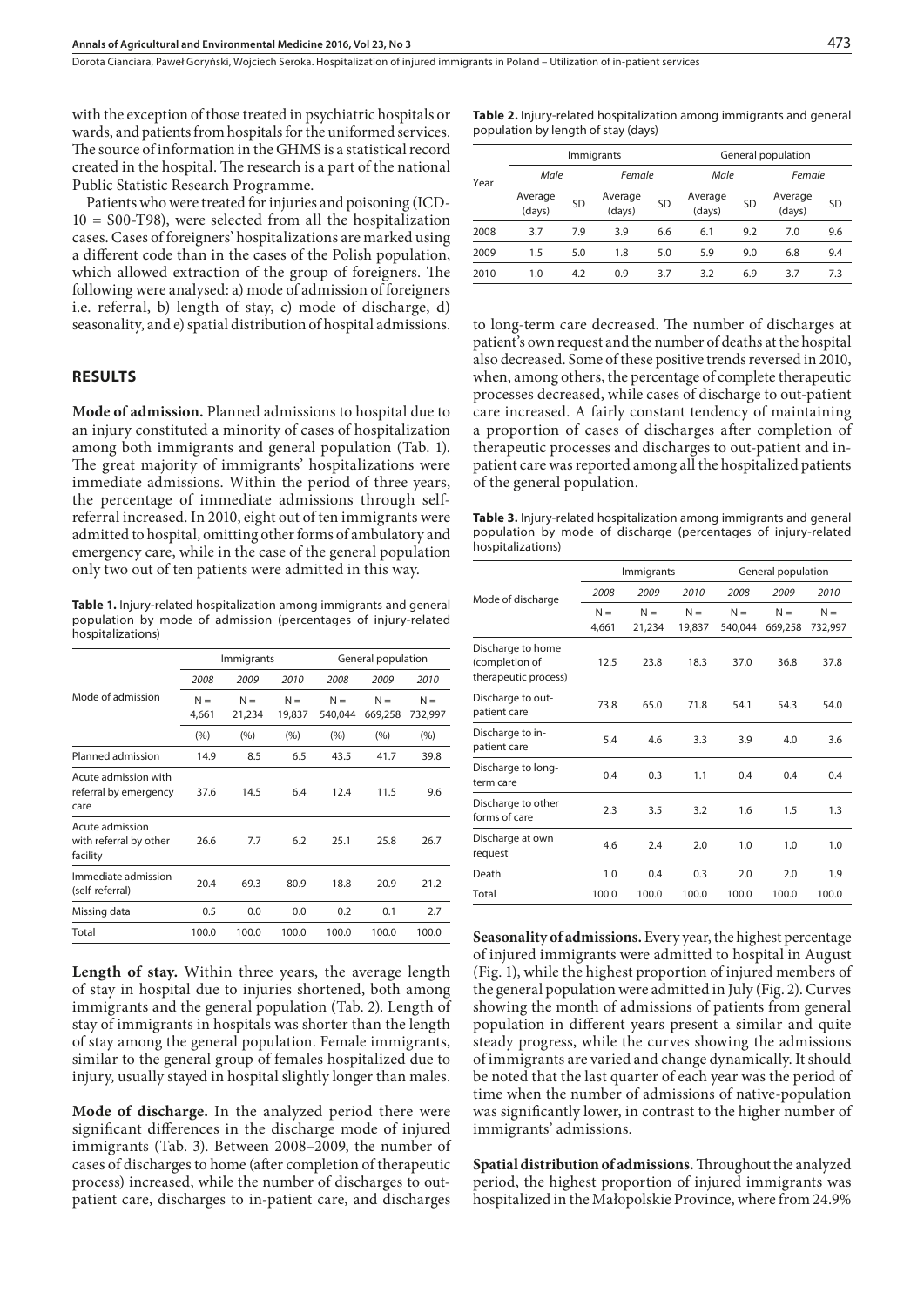Dorota Cianciara, Paweł Goryński, Wojciech Seroka . Hospitalization of injured immigrants in Poland – Utilization of in-patient services



**Figure 1.** Month of hospital admissions of immigrants hospitalized because of injuries, Poland, 2008–2010 (percentages)



**Figure 2.** Month of hospital admissions of all patients hospitalized in Poland because of injuries 2008–2010 (percentages)

– 39.4% of all admissions were reported. In 2010, 75% of all injured immigrants were treated the in hospitals of only two provinces: almost half in Mazowieckie Province and a third in Małopolskie Province (Tab. 4).

#### **DISCUSSION**

It should be noted that in the last year, about 95% of all injured immigrants' admissions were acute admissions, the majority of which (80.9%) were through self-referral. Among the general population this percentage accounted for 21.2%. High percentages of admissions of patients through emergency care have been observed for a long time in numerous medical problems and social contexts, not only among foreigners but also among the indigenous population [16]. However, the proportions revealed in the presented study suggest that for immigrants in Poland, in the event of injury, the most accessible form of aid is emergency care and self-referral. Presumably, this may be associated with the lack of health insurance, but this issue requires further research.

Dynamic changes were recorded in modes of discharge; however, it should be noted that the great majority of cases each year were eligible for further treatment as an outpatient. At the same time, there was a constant tendency for shortening the length of stay in hospital to one day in 2010. Both trends may indicate either that relatively minor injuries were treated, or the problems of affording costs for hospital services. An important factor may also be a change in the

| <b>Table 4.</b> Injury-related hospitalization among immigrants by provinces |  |
|------------------------------------------------------------------------------|--|
| (percentages)                                                                |  |

|                     | Year  |       |       |  |  |  |
|---------------------|-------|-------|-------|--|--|--|
| Provinces           | 2008  | 2009  | 2010  |  |  |  |
| Dolnośląskie        | 0.6   | 5.5   | 8.2   |  |  |  |
| Kujawsko-pomorskie  | 1.5   | 0.4   | 0.5   |  |  |  |
| Lubelskie           | 10.0  | 1.7   | 1.8   |  |  |  |
| Lubuskie            | 2.3   | 0.5   | 0.4   |  |  |  |
| Łódzkie             | 3.8   | 2.0   | 0.3   |  |  |  |
| Małopolskie         | 24.9  | 39.4  | 30.9  |  |  |  |
| Mazowieckie         | 4.4   | 29.2  | 45.6  |  |  |  |
| Opolskie            | 2.5   | 0.4   | 0.4   |  |  |  |
| Podkarpackie        | 3.1   | 0.9   | 1.1   |  |  |  |
| Podlaskie           | 1.7   | 1.6   | 1.2   |  |  |  |
| Pomorskie           | 12.2  | 1.5   | 0.5   |  |  |  |
| Śląskie             | 5.5   | 0.7   | 0.6   |  |  |  |
| Świętokrzyskie      | 0.7   | 1.7   | 0.7   |  |  |  |
| Warmińsko-mazurskie | 21.6  | 7.5   | 0.8   |  |  |  |
| Wielkopolskie       | 2.1   | 0.7   | 0.6   |  |  |  |
| Zachodniopomorskie  | 3.2   | 6.3   | 6.4   |  |  |  |
| Total               | 100.0 | 100.0 | 100.0 |  |  |  |

national system of the contracting of medical procedures made in mid-2008 (DRG-based reimbursement).

Seasonal variation is a known feature of infectious diseases, numerous non-infectious diseases and injuries [17]. In the case of injuries, it is connected to both the seasonality of certain types of activities, as well as to sleep quantity in different seasons. The current study found that the hospital admissions of injured immigrants and members of general population show substantial seasonal differences. This suggests that the two groups differ in terms of the circumstances and mechanisms of injury, and the issue requires further thorough research.

Another issue which requires further research and analysis is that of the accumulation of immigrants' hospitalization in only two provinces with the capital cities Warsaw and Krakow. This may be due to the greater number of foreigners in these regions or a greater number of injuries among them, but another likely scenario is the utilization of health and hospital services. It is commonly noted that immigrants face many barriers while accessing health services [18, 19, 20], similar to ethnic minorities and other non-privileged groups.

The utilization of health services is of great interest to the representatives of scholars of numerous medical and social fields. Associated with this is the use of other concepts, such as health seeking behaviour. In a comprehensive, not mechanical approach, the use of medical care is perceived as the result of interactions of numerous interlinked and interrelated factors. The socio-behavioural or Anderson's Model of Health Care Utilization is widely-used [21, 22], which distinguishes three categories of factors which can influence individual and societal determinants of medical care. Predisposing factors include individual determinants, such as age, formal education, gender, religion, prior experiences with illness, and attitudes towards health services. Enabling factors are related mostly the with health system as well as network of social support.